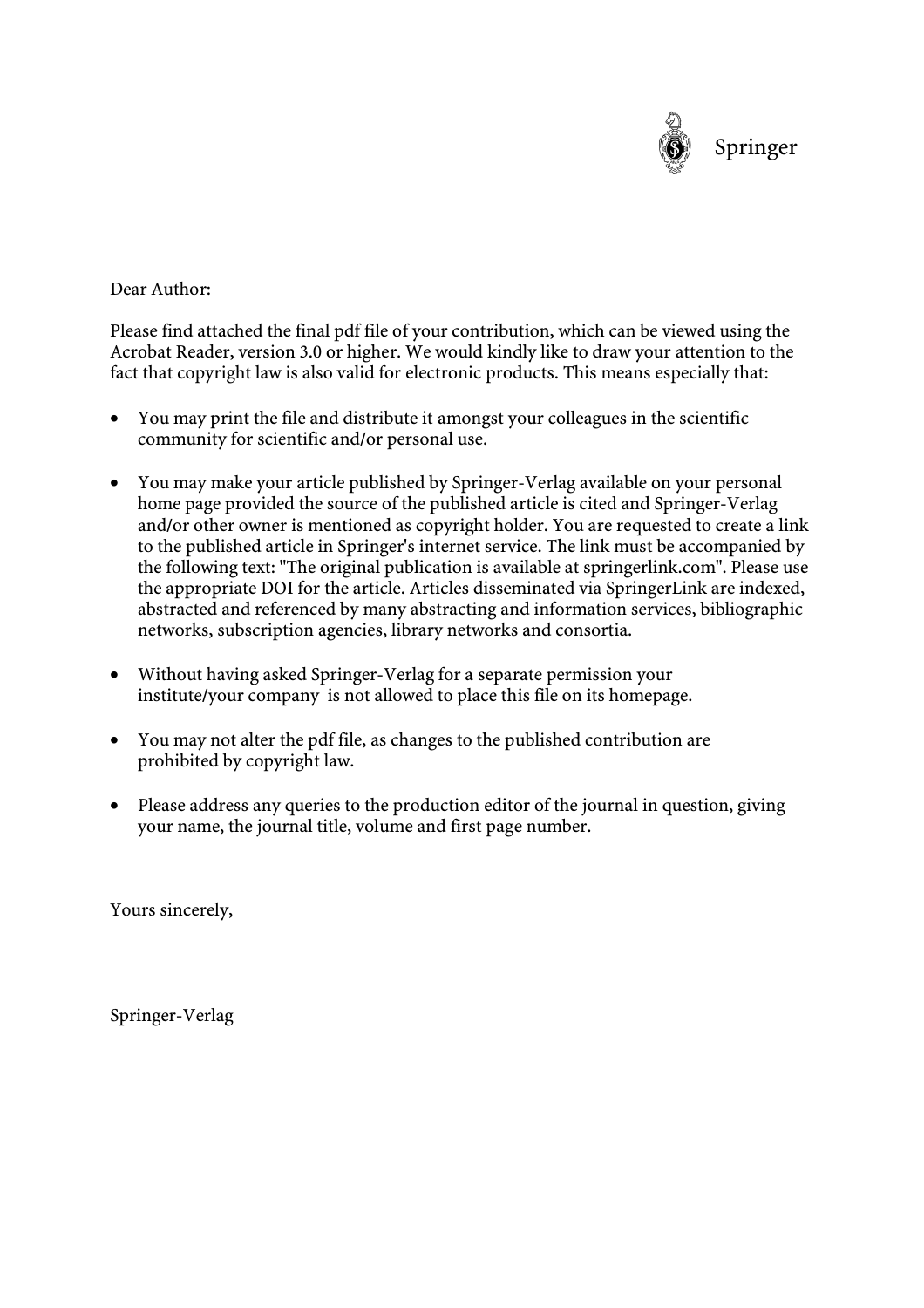# ORIGINAL PAPER

T. C. Baker  $\cdot$  S. A. Ochieng'  $\cdot$  A. A. Cossé  $\cdot$  S. G. Lee J. L. Todd · C. Quero · N. J. Vickers

# A comparison of responses from olfactory receptor neurons of Heliothis subflexa and Heliothis virescens to components of their sex pheromone

Received: 28 March 2003 / Revised: 17 October 2003 / Accepted: 25 November 2003 / Published online: 20 December 2003 Springer-Verlag 2003

Abstract Single-cell electrophysiological recordings were obtained from olfactory receptor neurons in sensilla trichodea on male antennae of the heliothine species Heliothis subflexa and the closely related congener H. virescens. A large percentage of sensilla (72% and 81%, respectively, of all sensilla sampled) contained a single odor-responsive receptor neuron tuned to the major pheromone component of both species, Z-11-hexadecenal. A second population of sensilla on  $H$ . subflexa antennae (18%) housed receptor neurons that were tuned to Z-9-hexadecenal but also responded with less sensitivity to Z-9-tetradecenal. A similar population of sensilla (4%) on H. virescens male antennae housed receptor neurons that were shown to be tuned specifically only to Z-9-tetradecenal, with no response to even high dosages of Z-9-hexadecenal. A third population of sensilla (comprising 8% and 16% of the sensilla sampled in H. subflexa and H. virescens, respectively) housed two olfactory receptor neurons, one of which was tuned to Z-11-hexadecenyl acetate and the other tuned to Z-11 hexadecenol. In H. subflexa the Z-11-hexadecenyl acetate-tuned neuron also responded to Z-9-tetradecenal

T. C. Baker  $(\boxtimes) \cdot$  S. G. Lee  $\cdot$  J. L. Todd Department of Entomology, Pesticide Research Laboratory, Penn State University, University Park, PA, 16802, USA E-mail: tcb10@psu.edu Tel.:  $+1-814-8634435$ Fax: +1-814-8634439

S. A. Ochieng Department of Entomology, 123 West Walters Hall, Kansas State University, Manhattan, KS, 66506, USA

A. A. Cosse´

USDA/ARS, National Center for Agricultural Utilization Research, Peoria, IL, 61604, USA

C. Quero

Department of Biological Organic Chemistry,

IIQAB (CSIC), Jordi Girona 18, 08034 Barcelona, Spain

N. J. Vickers Department of Biology, University of Utah, Salt Lake City, UT, 84112 USA

with nearly equivalent sensitivity. The behavioral requirements of males of these two species for distinct pheromonal blends was, therefore, reflected by the subtle differences in the tuning properties of antennal olfactory receptor neurons.

Keywords Heliothis subflexa  $\cdot$  Heliothis virescens  $\cdot$ Olfactory receptor neurons  $\cdot$  Sex pheromone  $\cdot$ Single-cell recordings

Abbreviations  $MGC$  macroglomerular complex  $\cdot$  ORN olfactory receptor neuron  $\cdot$  Z9–14: Ald (Z)-9tetradecenal  $Z9-16$ : Ald (Z)-9-hexadecenal  $\cdot$  $Z11-16:Ac (Z)-11$ -hexadecenyl acetate  $Z11-16:Ad$ (Z)-11-hexadecenal  $Z11-16:OH$  (Z)-11-hexadecenol

#### Introduction

Much work has been performed in recent years on the olfactory pathways of moths that are related to discrimination of sex pheromone blends (Hansson 1995; Hansson and Christensen 1998; Hansson et al. 1995; Hildebrand 1995; Hildebrand and Shepherd 1997). One group of moths that has been investigated intensively is the heliothine moths in the family Noctuidae, and the rigor of the neurophysiological studies at both the CNS and peripheral receptor neuron levels has been complemented by extensive behavioral studies that have allowed logical interpretations of the neuronal responses to be made.

Although two North American species, Helicoverpa zea and H. virescens, have been the focus of most of the neuroethological studies relating sex pheromone-mediated behavior to olfactory processing (Vetter and Baker 1983; Tumlinson et al. 1975; Vickers et al. 1991, 1998; Teal et al.1986; Sparks et al. 1979; Ramaswamy et al. 1985; Roelofs et al. 1974; Klun et al. 1979, 1980a, 1980b; Fadamiro et al. 1999; Berg et al. 1995, 1998; Almaas et al. 1991; Christensen 1997; Christensen et al. 1991, 1995; Cossé et al. 1998; Grant et al. 1989), a third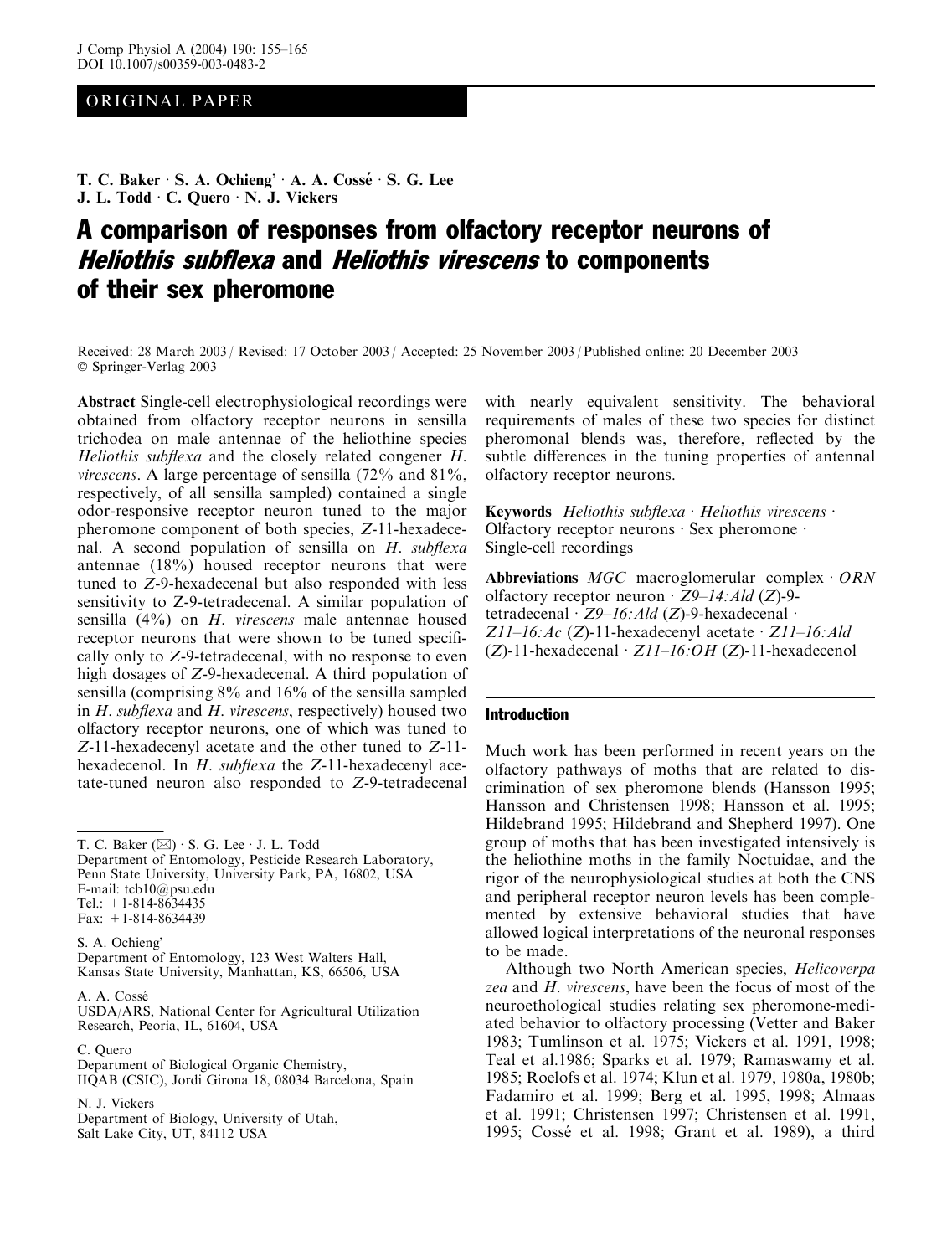species, H. subflexa, has received less attention. H. subflexa feeds primarily on plants in the genus *Physalis* (Solanaceae) (Laster 1972) and is considered a pest of ground cherry (Physalis angulata) in Mexico. Its geographic range overlaps extensively with that of H. zea and H. virescens in the southern United States (Teal and Tumlinson 1997). Like H. zea and H. virescens, H. subflexa uses  $(Z)$ -11-hexadecenal  $(Z11-16:$ Ald) as its major pheromone component (Klun et al. 1982; Heath et al. 1990; Teal et al. 1981; Teal and Tumlinson 1997). However, two other compounds are essential for upwind flight and source location (Vickers 2002). One is  $(Z)$ -11hexadecenol (Z11–16:OH) (Heath et al. 1990; Vickers 2002), which has been demonstrated to be antagonistic to attraction when added to the pheromone blends of H. zea (Quero and Baker 1999; Quero et al. 2001) and H. virescens (at  $>3\%$  loading) (Vetter and Baker 1983).

The other vital secondary component of the H. sub*flexa* sex pheromone blend,  $(Z)$ -9-hexadecenal  $(Z)$ -16:Ald) (Vickers 2002), is also the secondary component of the H. zea blend (Klun et al. 1980b; Pope et al 1984; Vetter and Baker 1984). However, after many experiments over the years, this compound has not been shown to be behaviorally active as part of the H. virescens blend (Vickers et al. 1991; Vetter and Baker 1983). A fourth compound known to be emitted by  $H$ . subflexa females, (Z)-11-hexadecenyl acetate (Z11–16:Ac), had no significant effect upon the responses of H. subflexa males when added to the three-component blend (Vickers 2002). Upwind flight of both H. zea and H. virescens males is antagonized by the presence of Z11– 16:Ac when added in small amounts to their otherwise attractive pheromone blends (Vickers and Baker 1997; Quero and Baker 1999; Quero et al. 2001). H. virescens uses as its secondary sex pheromone component (Z)- 9-tetradecenal (Z9–14:Ald).

The olfactory receptor neurons (ORNs) of male moths are housed within long cuticular hairs called sensilla trichodea usually in groups of two or three ORNs per hair. Each ORN sends axons out of the hair it resides in, down the antennal nerve, until the axon arborizes in knots of neuropil called glomeruli. Glomeruli are clustered together in the first olfactory integrative region of the brain called the antennal lobe. The glomeruli involved in sex pheromone olfaction are organized into a major sub-region of the antennal lobe called the macroglomerular complex (MGC). The MGC architecture of H. zea differs from that of H. virescens and H. subflexa, the latter two being essentially indistinguishable (Christensen et al. 1991, 1995; Berg et al. 1998, 2002; Vickers et al. 1998; Vickers and Christensen 2003). In all three species each essential component of the respective pheromone blend is represented in a single MGC glomerulus. In H. zea and H. virescens at least one glomerulus is dedicated to processing known behavioral antagonists.

Matings between H. subflexa and H. virescens produce viable hybrids (Laster 1972; Proshold et al. 1983),

providing the material for potentially enlightening neuroethological studies on the evolution of heliothine olfaction. As a prelude to these studies of hybrid moths, however, we sought to perform recordings on the previously uninvestigated H. subflexa antennal receptor neuron system in order to begin to understand the tuning curves of the ORNs and how they relate to the MGC neuroanatomy and central neurophysiology described recently (Vickers and Christensen 2003). Berg et al. (1998) performed an informative study on peripheral ORN types in *H. virescens* with the goal of staining them with cobalt in order to determine their projection destinations in the antennal lobe of the brain. In preparing for studies of hybrid and backcross males, in addition to characterizing the ORN types of  $H$ . subflexa, we also needed to re-examine the H. virescens ORN types particularly with respect to their tuning curves (not performed by Berg et al. 1998). Definitive differences between H. virescens and H. subflexa parental ORN physiologies might then serve as specific characters for determining the inheritance and segregation of olfactory traits in hybrid and backcross males. This study therefore examines the differences in pheromone-related peripheral olfactory processing between H. virescens and H. subflexa. Any species-specific differences in the tuning properties of ORNs and their patterns of co-compartmentalization within sensilla will form the foundation for studying hybrid and backcross antennae and the ORNs present therein.

#### Materials and methods

#### Insects

A colony of H. virescens was maintained at Iowa State University as described in Vickers et al. (1991) on a 16:8 L:D photoperiod at 25°C, 40–50% RH. H. subflexa were reared under similar conditions at the University of Utah (Vickers 2002). Pupae of each species were sexed and adults separated daily to obtain individuals of known age. Pupae of  $H$ . subflexa were shipped overnight to Ames, Iowa, for electrophysiological investigations on the adult male moths after emergence.

#### Recordings from single sensilla trichodea

We used the cut-sensillum technique (Kaissling 1974; Van der Pers and Den Otter 1978) to record from the ORNs within an individual antennal sensillum. The male moth was placed inside a disposable pipette tip with the narrow end cut to allow the head to pass through. The head was immobilized with dental wax, and a Ag/ AgCl wire was inserted into the abdomen to serve as a ground connection. The preparation was secured with an alligator clip, making contact with the Ag/AgCl wire, and mounted on a Syntech INR-2 Portable Recording Unit (Syntech, Hilversum, The Netherlands). The antenna was maneuvered with a micromanipulator until a single sensillum trichodeum rested on the sharpened blade of a stationary, vertically positioned tungsten knife, with the sensillum tip hanging over the edge. The tip was cut off using a horizontally oriented mobile tungsten knife placed in a second micromanipulator. The cut end was immediately contacted with a saline-filled glass micropipette containing Ag/AgCl recording electrode.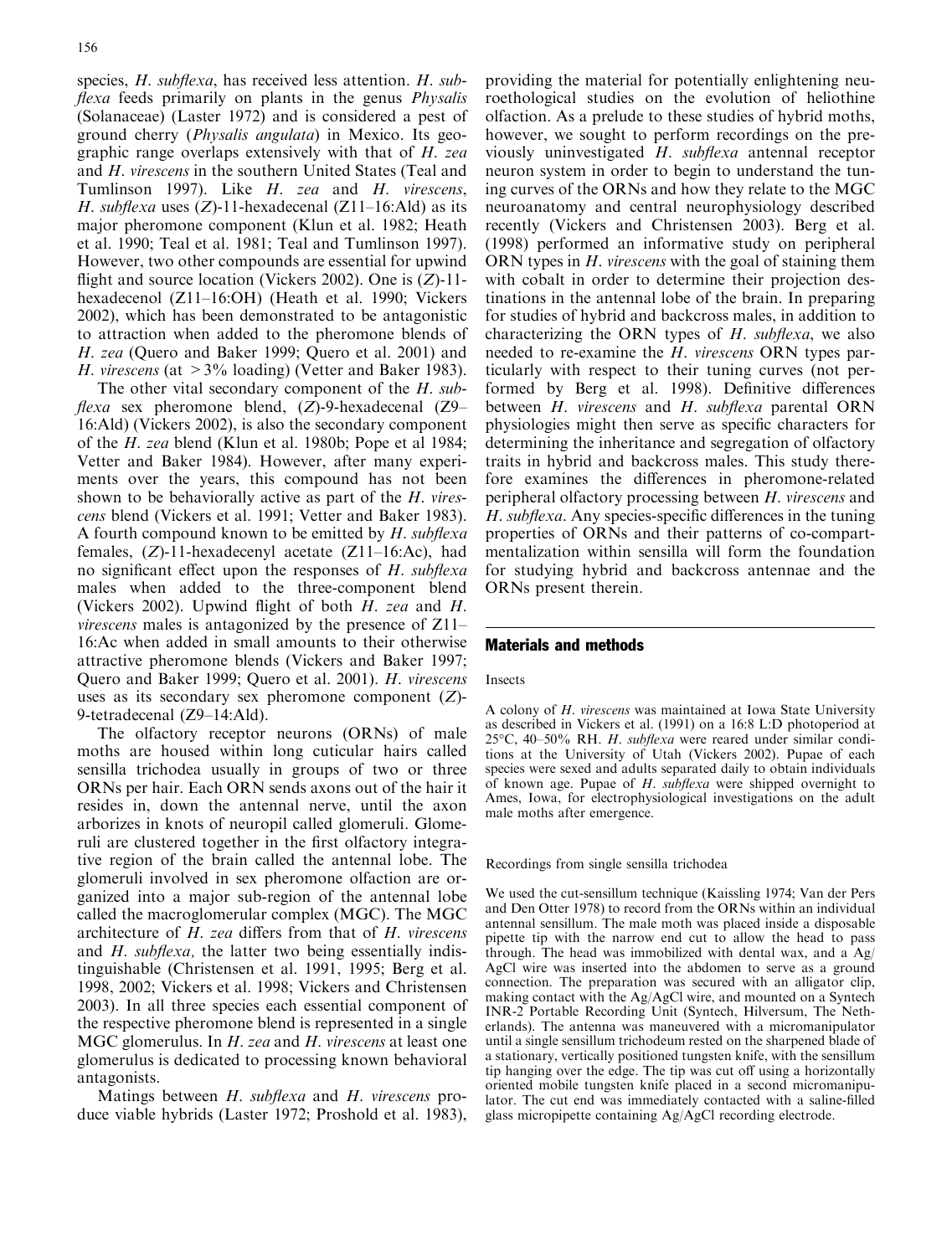The AC signal from the recording electrode was connected to the built-in amplifier of the portable recording unit and the AC output fed into a computer. The neural activity (action potentials) was monitored by a loudspeaker and displayed on the computer. We processed the data with a PC-based signal processing software, Syntech AutoSpike version 4.0 (Syntech).

A stream of purified and humidified air continuously blew over the antenna (10 ml s<sup>-1</sup>) through a 14-cm-long glass tube (8 mm ID) whose outlet was positioned  $\overline{2}$  cm from the antenna. With a stimulus flow-controller device (SFC-2, Syntech), a 30-ms air pulse at a  $15 \text{ ml s}^{-1}$  flow rate was injected through the odor cartridge and into the airstream flushing the antenna.

Action potential frequency was calculated by counting the number of spikes occurring during the first 200 ms of the spike train initiated by a stimulus puff. For indiscernibly responding or poorly responding ORNs, spikes were counted during the same 200-ms post-stimulus interval as was used for counting spikes of responding ORNs. Action potentials from ORNs were declared to be 'larger' or 'smaller' than the other ORN housed in the same sensillum after measuring and taking a mean of the largest 10 spikes in the spike trains that occurred in response to particular compounds.

Except for sensillar spatial distribution studies in which transects across the width of the antenna were performed, recordings were made from randomly selected sensilla close to the dorsal (scale-covered) surface on the proximal one-third of the antenna (Grant et al. 1989; Cossé et al. 1998). In order to begin to determine whether different sensillar types occur in spatially consistent locations across the antenna, we sampled consecutive sensilla along a transect beginning at lateral edge where sensilla are the longest and progressing medially toward the center of the antenna where sensilla were the shortest (Figs. 1, 4). We chose flagellomere number 20 (counting from the antennal base) as the target flagellomere to perform this sampling.

#### Odor cartridges

Serial dilutions of Z11–16:Ald, Z9–16:Ald, Z11–16:OH, Z11– 16:Ac, and Z9–14:Ald were made in HPLC-grade hexane using neat material stored in our laboratory. The purity of the compounds was >98% as determined by capillary gas chromatography-mass spectrometry (GC-MS), and the compounds were free of cross-contamination from the other pheromone components. All GC-MS analyses were performed using a Hewlett-Packard 5890 GC with a direct interface to a Hewlett-Packard 5972 mass selective detector (30-m DB-225 capillary column, electron impact, 70 eV). Serial dilutions of the compounds were made in redistilled HPLCgrade hexane, and the solutions were stored in 4-ml glass vials at  $-20\textdegree$ C.

For each of the compounds,  $10 \mu l$  of a diluted solution was pipetted onto a 0.5·2.0 cm filter-paper strip held in a Pasteur pipette (15 cm long), hereafter referred to as the odor cartridge. Stimulus doses (loadings on filter paper) tested were 3, 10, 30, 100, and 300 µg, respectively. Solutions were checked by GC-MS to confirm that the amounts of respective compounds at a particular concentration were equal. Antennae were screened for different types of sensilla according to the response profiles of the ORNs housed inside by using the 10-µg cartridges and 30-ms puffs of air pulsed through the cartridge, into the airstream, and over the antenna as described above.

For dose-response profiles, stimulus compounds were selected in random order, beginning with the 3-µg odor cartridges and progressing through the increased dosages up to the 300-ug cartridges. The time period allowed to elapse between every puff was set at 30 s. At the end of each dose-response test, the antenna was stimulated with an additional 100-µg dose of either Z11-16:Ald, Z11–16:Ac, or Z9–14:Ald to verify the initial ORN activities. Response data obtained from ORNs that failed to respond a second time to test stimuli were not included in the final dose-response analyses.



Fig. 1 Scanning electron micrograph of A H. subflexa male antenna and  $\overline{B}H$ . virescens male antenna, both at approximately the 20th flagellomere from the antennal base. Scale bars 10 µm

#### Stimulus collections

In order to analyze the tuning of the ORNs according to the amounts emitted from the odor cartridges as opposed to the filter paper loadings in the cartridges, the compounds emitted from odor cartridges were collected in dry-ice-cooled, 25-cm-long glass collection tubes as they issued from the pipette tip. The amounts emitted, per puff, of each of the stimulus compounds used in these experiments were then quantified as described in Cossé et al. (1998).

#### Cross-adaptation studies

Some of our results indicated that based on the amplitude of the action potential impulses, only one ORN within a sensillum was responding to two different compounds. Other results seemed to indicate that two different action potential impulse amplitudes might be occurring, suggesting that two different types of ORN were responding to the different stimulus compounds. However, ORN impulse amplitudes are not definitive; for example, two differently tuned ORNs co-compartmentalized within the same sensillum can exhibit indiscriminable impulse amplitudes, as in European corn borer hybrids (Hansson et al. 1987).

Therefore, in order to determine more definitively how many ORNs might be contributing to the spike trains, we used a crossadaptation technique employed in our previous work on H. zea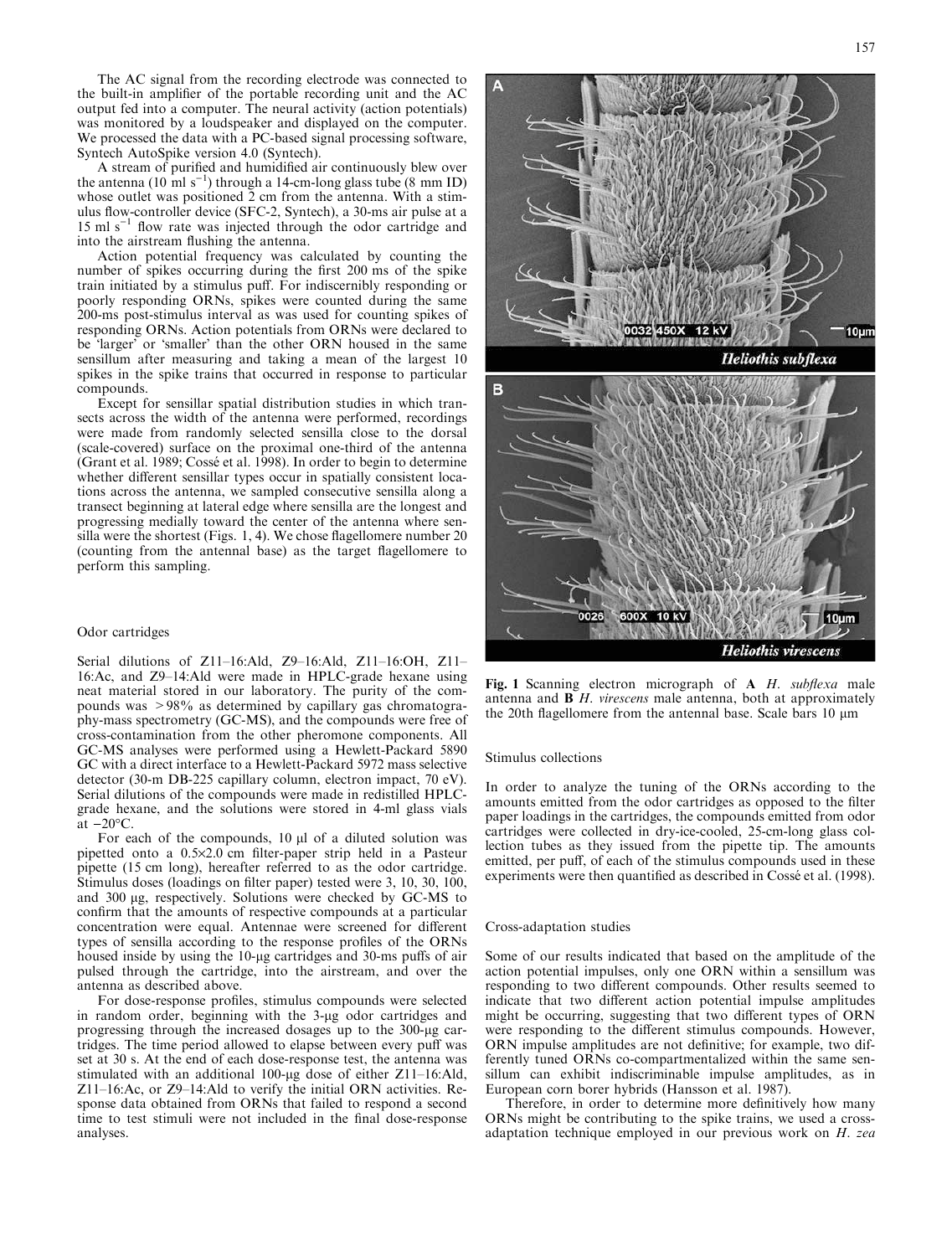(Cossé et al. 1998). Using the stimulus flow controller, a single 50 ms puff was generated followed by an inter-stimulus interval of either 0.3 or 1 s, and then a second 50 ms stimulus from a second cartridge was generated. Depending on the type of sensillum and ORNs, the stimulus regime consisted of (1) one of the two pheromone compounds emitted from cartridge 1 followed by the same compound from cartridge 2 (self adaptation using compound 1); (2) this first pheromone compound emitted from cartridge 1, then followed by the second pheromone compound emitted from cartridge 2;  $(3)$  same as  $(2)$ , but with the order of presentation reversed; and (4) compound 2 emitted from cartridge 1 followed by this same compound emitted from cartridge 2 (self adaptation using compound 2).

Fig. 2A–C Spike-train response profiles of H. subflexa olfactory receptor neurons (ORNs) housed within three types of sensilla trichodea we have named type A, B, and C, respectively. A Type A sensilla show a single odorant-responsive ORN that fires in response to  $(Z)$ -11-hexadecenal  $(Z11-16:Ad)$ . **B** In type B sensilla, there is a single ORN that only responds to either  $(Z)$ -9hexadecenal (Z9–16:Ald), or to a lesser degree to (Z)-9-tetradecenal (Z9–14:Ald). No other compounds evoked responses from ORNs within these sensilla. C In type C sensilla the same larger-amplitude spiking ORN responds to both (Z)-11-hexadecenyl acetate (Z11– 16:Ac) and Z9–14:Ald, and a smaller-amplitude-spiking ORN responds to (Z)-11-hexadecenol (Z11–16:OH). For dose-response curves from these ORNs, please see Fig. 5. Responses to a blank odor cartridge (not shown) are similar in appearance to the responses to Z11–16:Ald by the ORNs in B- or C-type sensilla. Loadings in the cartridges used to evoke these spike trains were: 100 μg Z11–16:Ald, 10 μg Z9–16:Ald, 100 μg Z9–14:Ald, 10 μg Z11–16:OH, and 10  $\mu$ g Z11–16:Ac, respectively

# **Results**

#### H. subflexa

We recorded from 292 sensilla using 73 antennae of male *H. subflexa* (Fig. 1A). There were three distinctly different response profiles occurring in these recordings. ORNs in 72% of these sensilla (211 out of 292 sensilla) responded only to the major pheromone component, Z11–16:Ald (Fig. 2A), and exhibited no activity to any of the other pheromone-related compounds at any emitted amount.

ORNs in ca. 18% of the sensilla (53 out of 292) responded to both the secondary pheromone component of H. subflexa,  $Z9-16$ : Ald (Fig. 2B), as well as to  $Z9-$ 14:Ald, a compound eliciting no known behavioral activity in H. subflexa (Vickers 2002). Cross-adaptation studies (Fig. 4A;  $n=5$  sensilla on 5 antennae) indicated that the activity in these sensilla came from a single ORN that responded to both Z9–16:Ald and Z9–14:Ald (Fig. 4 A). Dose-response curves using emitted amounts from the odor cartridges (Cossé et al. 1998) indicated that this ORN was more sensitive to Z9–16:Ald than to Z9–14:Ald (Fig. 5B).

In the third type of sensillum encountered, comprising ca. 8% of those sampled (24 out of 292), ORN responses were generated from puffs of Z11–16:OH,

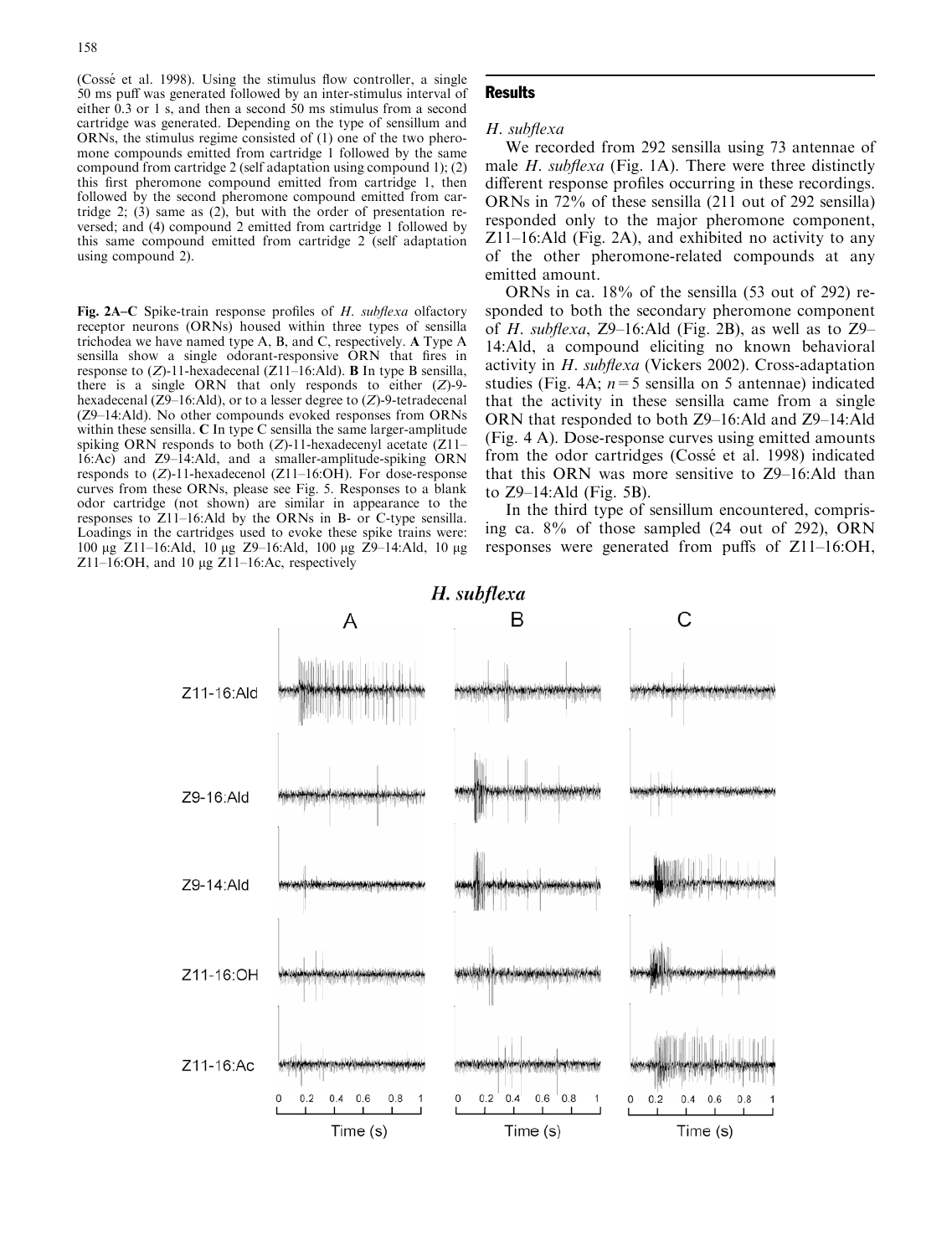

Fig. 3 Responses of ORNs in the C-type sensilla on  $H$ . subflexa male antenna showing that the action potential amplitudes of the ORN responding to Z11–16:OH are smaller than those of the ORN that responds to both Z11–16:Ac and Z9–14:Ald. Horizontal bar denotes stimulus delivery of 20 ms; vertical bar indicates 5 mV. Stimulus loadings were  $3 \mu g$  Z11–16:OH,  $3 \mu g$  Z11–16:Ac, and 10 μg Z9-14:Ald

Z11–16:Ac, and Z9–14:Ald (Fig. 2C). Analysis of the impulse amplitudes showed that two ORNs were involved; a smaller-spike-amplitude ORN responded to Z11–16:OH, and an ORN with a larger spike amplitude responded to both Z11–16:Ac and Z9–14:Ald (Figs. 2C, 3). Differential adaptation experiments (Fig. 4B) confirmed that Z11–16:OH stimulated the smaller-spiking ORN, and that Z11–16:Ac and Z9–14:Ald stimulated the same, larger-spiking ORN (Fig. 4B). A sample of the mean spike amplitudes from these sensilla showed that the mean amplitude of the ORN firing in response to Z11–16:OH was  $11.75 \pm 3.73$  mV (mean  $\pm$  SD;  $n=12$ ), whereas the amplitudes in response to Z11–16:Ac and Z9–14:Ald were  $14.31 \pm 3.86$  mV and  $14.68 \pm 4.48$  mV, respectively  $(n=12)$ .

In one out of the 24 sensilla of this type the spike-size/ pheromone compound relationship was reversed: Z11– 16:Ac and Z9–14:Ald both stimulated the smaller-spiking ORN and Z11–16:OH stimulated the larger spiking ORN. In addition, in approximately 25% of the cases, Z9–14:Ald caused both the large-spiking and the smallspiking ORNs to fire. Neither Z11–16:Ac nor Z11– 16:OH was ever observed to stimulate both the largeand the small-spiking ORN. Dose-response profiles showed that the larger-spiking ORN exhibited approximately the same sensitivity to Z11–16:Ac as it did to

# H. subflexa



Fig. 4 A Spike-trains generated during cross-adaptation stimulation of an ORN in a  $H$ . subflexa B-type sensillum. Odorants that were puffed, and their sequence, are as indicated. Small horizontal bars represent 50-ms puffs through the odor cartridges. Regardless of whether Z9–16:Ald or Z9–14:Ald was the initial stimulus, no change in spike frequency (or amplitude) occurred following a second stimulation with either the same or different odorant. The results indicate that the same ORN is responding to both Z9–14:Ald and  $Z9-16$ : Ald. *Vertical bar* denotes 5 mV. **B** Spike-trains generated from H. subflexa ORNs within C-type sensilla during crossadaptation stimulation trials. Odorants that were puffed, and their sequence, are indicated in the figure. Small horizontal bars represent when 50 ms puffs through the odor cartridges occurred. In the first spike record (*upper trace*), the spike activity of the smaller-spiking ORN caused by the initial puff of Z11–16:OH does not affect the response of the larger-spiking ORN stimulated 0.3 s later by Z9– 14:Ald. In the second spike record (middle trace), this larger spiking ORN, stimulated initially by Z9–14:Ald, is adapted and unable to respond to a subsequent puff of Z11–16:Ac. In the third spike record (bottom trace), the activity of this larger-spiking ORN, stimulated initially by Z11–16:Ac, does not affect the subsequent response of the smaller-spiking ORN to Z11–16:OH. Same vertical scale as in A, denoted by 5-mV vertical bar in uppermost trace in A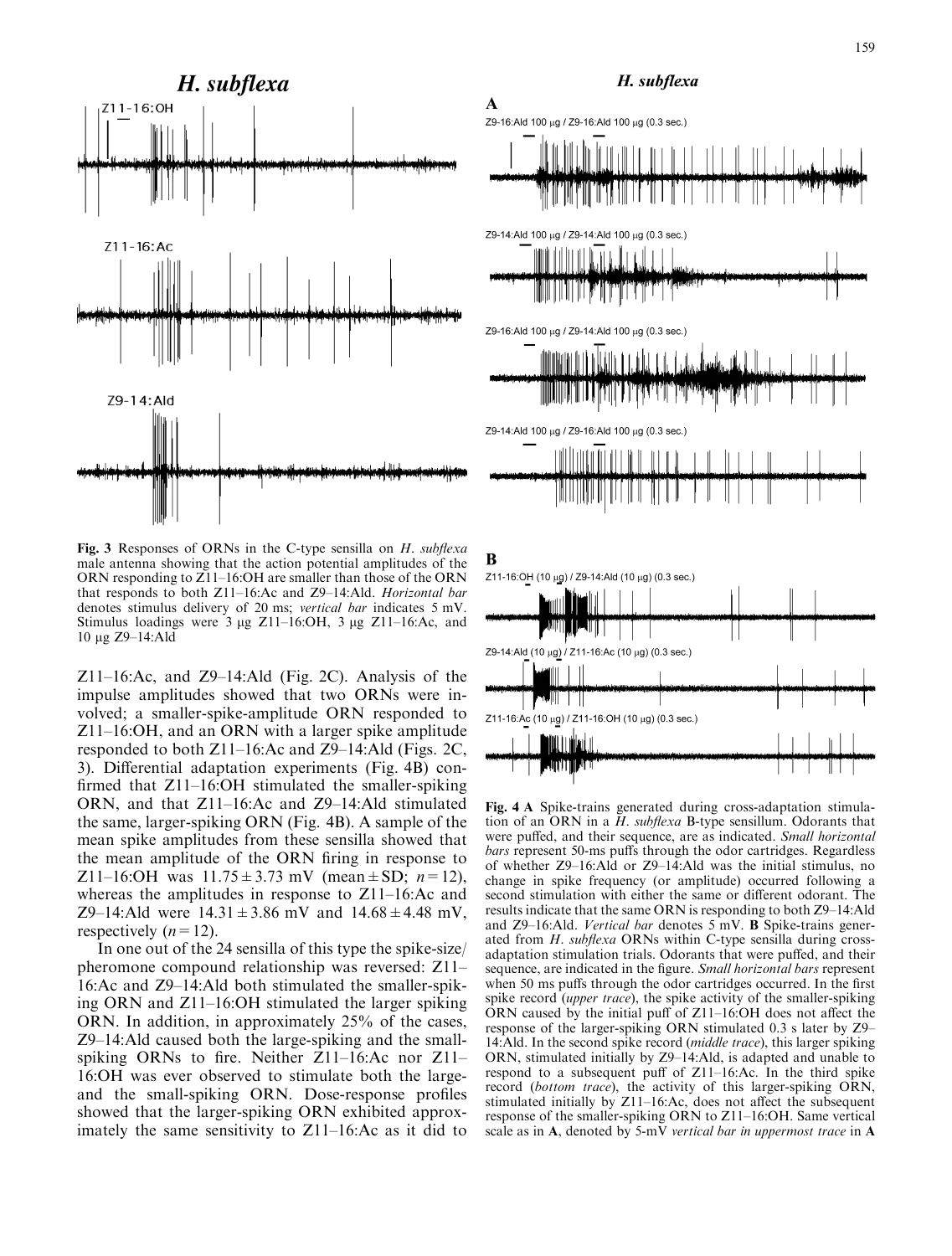

Fig. 5 Dose-response profiles of ORNs housed within A type A, B type B, and C type C sensilla on  $H$ . subflexa male antennae. These profiles are constructed using the actual amounts we measured as being emitted from odor cartridges containing filter papers loaded with either 3, 10, 30, 100, or  $300 \mu$ g of the respective compounds during a 0.3-ml puff (Cossé et al. 1998). Spike frequency (spikes  $s^{-1}$ ) was calculated by counting the spikes occurring during the first  $0.2$  s of response and dividing by  $0.2$ . *n* is the number of sensilla sampled. Error bars denote standard errors of the mean  $(±$  SEM)

Z9–14:Ald (Fig. 5C). Likewise, the smaller-amplitude ORN exhibited approximately the same sensitivity to Z11–16:OH as did the larger amplitude ORN to Z11– 16:Ac or Z9–14:Ald (Fig. 5C).



Fig. 6 A Topographical distribution of sensillar types on flagellomere no. 20 of H. subflexa antennae ( $n=196$  sensilla). Sensillum 1 (far left) is the longest, most equatorial of the sensilla trichodea and sensilla 2–7 become progressively smaller toward the most ventral, central region of the chemoreceptive antennal surface. For the number of sensilla numbers 1–7 that were sampled,  $n=37, 33, 33,$ 34, 32, 21, and 16, respectively. B Topographical distribution of sensillar types on flagellomere no. 20 of  $H$ . virescens antennae  $(n=172 \text{ sensilla})$ . Sensillum 1 (*far left*) is the longest, most equatorial of the sensilla trichodea and sensilla 2–7 become progressively smaller toward the most ventral, central region of the chemoreceptive antennal surface. For the number of sensilla numbers 1–7 that were sampled,  $n=28$ , 28, 26, 26, 25, 24, and 15, respectively

Finally, in ca. 2% of the sensilla sampled (4 out of 292) there were no responses from ORNs. In these cases, background spiking activity was recorded, but there were no responses to any of the odorants puffed over these sensilla at any dose.

The defined sample transects made across antennal flagellomere (pseudo segment) number 20 ( $n=196$  sensilla) showed that the A-type sensilla are found in greater abundance in the longest sensilla trichodea nearer the equatorial region of the segment (closer to the non-olfactory scales; Figs. 1A, 6A). The B- and C-type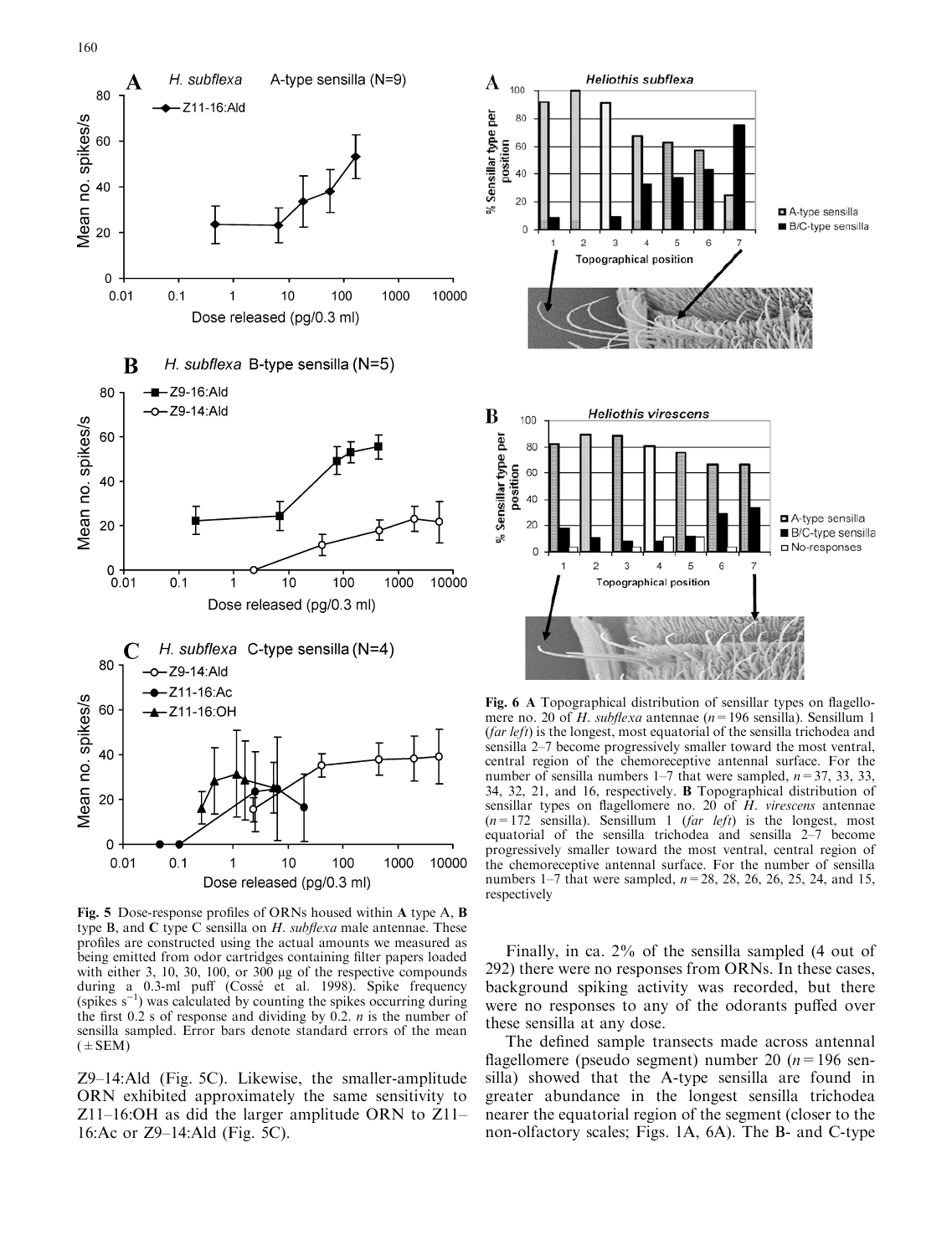sensilla, on the other hand, are found more commonly in the shorter sensilla trichodea that are located toward the middle (ventral) surface of the segment, farthest from the scales along either border (Figs. 1A, 6A).

# H. virescens

We recorded from 403 sensilla using 100 male H. virescens antennae. As in  $H$ . subflexa, we found three distinctly different response profiles occurring in these recordings. ORNs in 81% of these sensilla (326 out of 403) responded only to the major pheromone component, Z11–16:Ald (Fig. 7A), and exhibited no activity to any of the other pheromone-related compounds.

ORNs in 3% of the sensilla (14 out of 403) responded only to the H. virescens secondary pheromone component Z9–14:Ald (Fig. 7B). Dose-response curves indicated that the ORNs in this type of sensillum responded to the lowest emission (2 pg) of Z9–14:Ald that issued from the odor cartridge in a 50-ms puff (Fig. 9B).

In the third type of sensillum encountered, comprising 16% of those sampled (63 out of 403), ORN responses were readily evoked by puffs of both Z11– 16:OH and Z11–16:Ac, with occasional responses to very high emission rates of Z9–14:Ald (Fig. 7C). In some of the recordings (cf. Fig. 8A), distinctly different impulse amplitudes could be discerned in the responses to Z11–16:OH (smaller spikes) compared with those to Z11–16:Ac (larger spikes). Cross-adaptation studies  $(n=21)$  sensilla) confirmed the presence of two ORNs usually having different spike sizes (Fig. 8B), and also showed that even when no differences in impulse amplitude could be discerned (in ca. 30% of the sensilla sampled), there were two different ORNs responding to Z11–16:Ac and Z11–16:OH, respectively. In one recording out of 21, the spike-size relationships were reversed, with the smaller-spiking ORN responding to Z11–16:Ac and the larger-spiking ORN responding to Z11–16:OH. Dose-response profiles showed that both of these ORNs are extremely sensitive to the compounds to which they are tuned, with responses starting at puffs of less than ca. 1 pg of either Z11–16:OH or Z11–16:Ac (Fig. 9C). However, responses to Z9–14:Ald by the smaller-spiking ORN occurred at excessively high emitted amounts, over 1,000 times the amount causing responses to either of the other two compounds (Fig. 9C).

Defined sample transects  $(n=172 \text{ sensilla})$  made across antennal flagellomere number 20 showed that A-type sensilla on H. virescens male antenna tend to be slightly more common in the longest sensilla trichodea nearer the equatorial region of the segment (closer to the non-olfactory scales; Fig. 6B). The B- and C-type sensilla, on the other hand, are found slightly more commonly in the shorter sensilla trichodea that are located toward the middle (ventral) surface of the segment, farthest from the scales (Fig. 6B). This trend was not as pronounced, however, as it was in H. subflexa males. In ca. 5% of the sensilla sampled during the transect sampling (9 of the 172) there were no responses from ORNs.

# **Discussion**

The organization of sex pheromone-component-sensitive ORNs within the sensilla trichodea on male H. subflexa and H. virescens antennae is similar to that of a third North American heliothine species, H. zea (Cossé et al. 1998) (Fig. 10). In all three species, the majority (70–80%) of sensilla are of type A, containing only one pheromone-component-responsive ORN that responds to the major sex pheromone component Z11–16:Ald.

Similarly, a second type of sensillum comprising 3– 18% of the sensilla trichodea sampled in all three species contains an ORN responsive to Z9–14:Ald (Fig. 10). Notably, the ORN in these type B sensilla responds to Z9–16:Ald only in  $H$ . subflexa (Figs. 2B; 4, 10). Our dose-response results indicate that this ORN is actually more sensitive to  $Z9-16$ : Ald, the H. subflexa secondary pheromone component (Vickers 2002), than to Z9– 14:Ald (Fig. 5B). Based on the Z9–14:Ald dose-response profile of this ORN (Fig. 5B), one could predict that in H. subflexa Z9–14:Ald might be able to substitute behaviorally for Z9–16:Ald if it were present in a blend with Z11–16:Ald plus the other important secondary component, Z11–16:OH (Vickers 2002), but at perhaps 150 times the aerial concentration of the Z9–16:Ald it is replacing. Of course, it is possible that the concomitant activity of the ORN in the C-type sensillum that also responds to Z9–14:Ald might somehow interfere with any behavior resulting from this substitution.

A third type of sensillum trichodeum in all three species, the C-type, comprises ca. 10–20% of the hairs sampled (Fig. 10). In the present study, we found that in the H. subflexa C-type sensillum there are two ORNs, one that is tuned to the essential secondary pheromone component Z11–16:OH (Vickers 2002), and another that is tuned to the possible (but only weakly behaviorally active) secondary pheromone component, Z11–16:Ac (Vickers 2002) (Fig. 10). The Z11–16:Ac-sensitive ORN in H. subflexa is approximately as sensitive to  $Z<sup>9-14</sup>$ :Ald as it is to Z11–16:Ac. However, despite numerous trials, there is as yet no known behavioral effect of Z9–14:Ald on H. subflexa males when it is added to the blend of  $Z11-$ 16:Ald, Z11–16:OH, and Z9–16:Ald, or to partial blends lacking one of the secondary components (Vickers 2002).

Our study also confirms and extends the results of Berg et al. (1998) that the sensillum that we are calling the 'C-type' in H. virescens contains not one, but two ORNs, and now also that each is equally highly sensitive to their ligands, either Z11–16:OH or Z11–16:Ac (Fig. 10). In our study, with but one exception the largespiking ORN was tuned to Z11–16:Ac and the smallspiking ORN was tuned to Z11–16:OH, whereas Berg et al. (1998) reported the reverse spike size relationship in the two sensilla they recorded from in odorant test series that included Z11–16:OH. In other series lacking Z11–16:OH but instead including Z9–14:Ald (series that Berg et al. employed in order to evoke spiking from what they thought was a Z9–14:Ald-tuned ORN but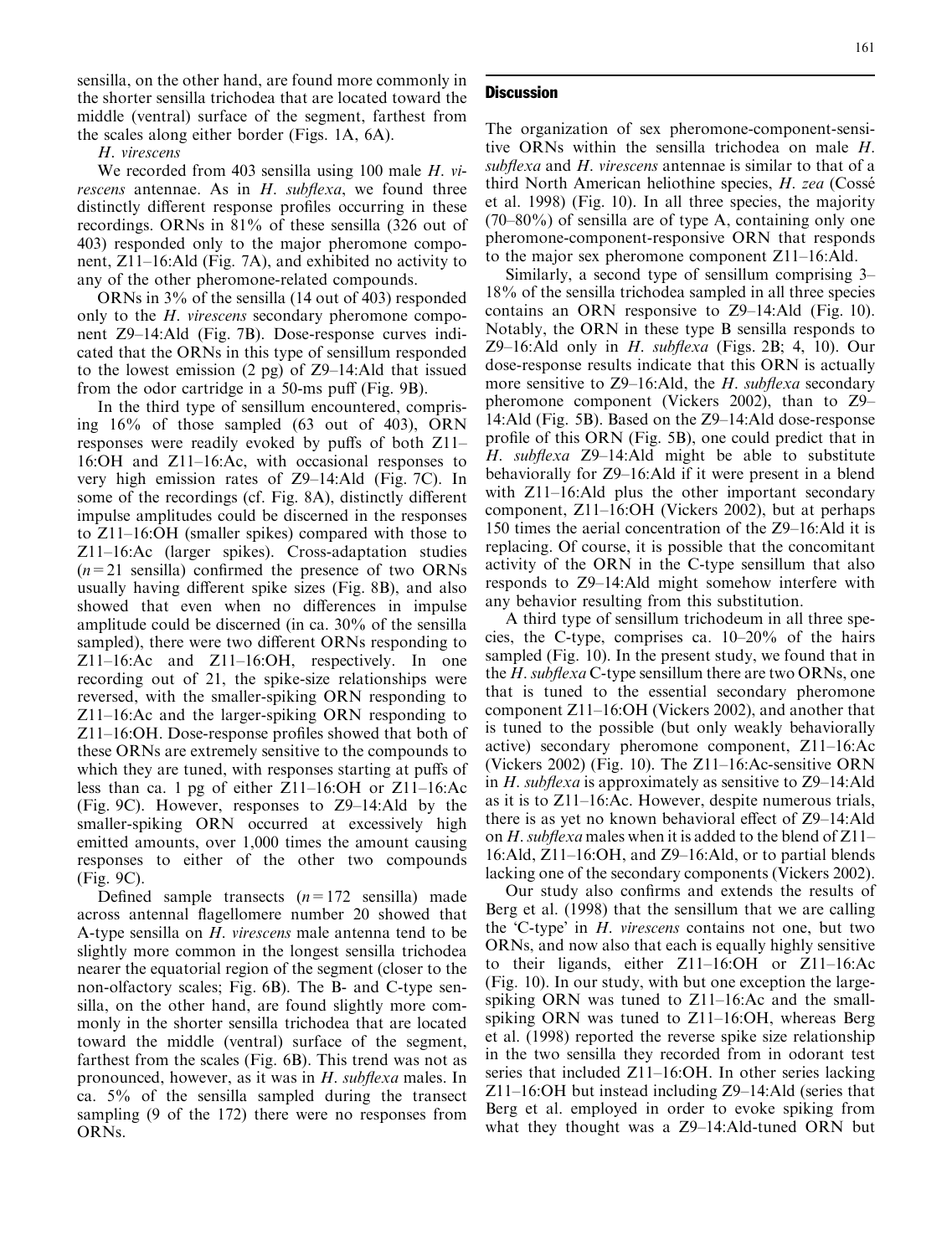



subsequently turned out to be the Z11–16:OH-tuned ORN), Berg et al. (1998) showed that the Z11–16:Acresponsive ORN exhibited smaller spikes than the ORN responding to Z9–14:Ald. We do not know the reason for this disparity in spike size relationships, but never-



theless, the two studies are in agreement with regard to the co-compartmentalization of these two types of ORNs and the excitation of the Z11–16:OH-tuned ORN by Z9–14:Ald in this type of sensillum.

The arrangement of ORNs in H. virescens C-type sensilla differs from that of the ORNs in the H. subflexa C-type sensilla (Fig. 10). Although in our study in both species the larger-spiking ORN is nearly always the one that is tuned to Z11–16:Ac, in  $H$ . subflexa this ORN is also almost as sensitive to Z9–14:Ald as it is to Z11– 16:Ac. In contrast, in H. virescens the Z11–16:Acresponsive ORN does not respond at all to Z9–14:Ald. Moreover, it is the smaller-spiking Z11–16:OH-tuned ORN that responds to Z9–14:Ald, although we now consider it debatable whether this extremely low level of

Fig. 8 A Spike trains from a H. virescens type C sensillum following stimulation with Z11–16:OH (top) and with Z11–16:Ac  $(bottom)$  loaded at loadings of 100  $\mu$ g in odor cartridges. Smaller spike amplitude of the ORN stimulated by Z11–16:OH is apparent. Horizontal bar indicates 50 ms; vertical bar denotes 5 mV.  $\overrightarrow{B}$  From a different H. virescens type C sensillum, spike trains recorded during differential adaptation with a puff from a 10-ug  $Z11-16:OH$ cartridge (left horizontal bar) followed 0.3 s later by a puff of  $Z11-$ 16:Ac (right horizontal bar), also from a 10-ug cartridge. Horizontal bars indicate 50 ms; vertical bar denotes 5 mV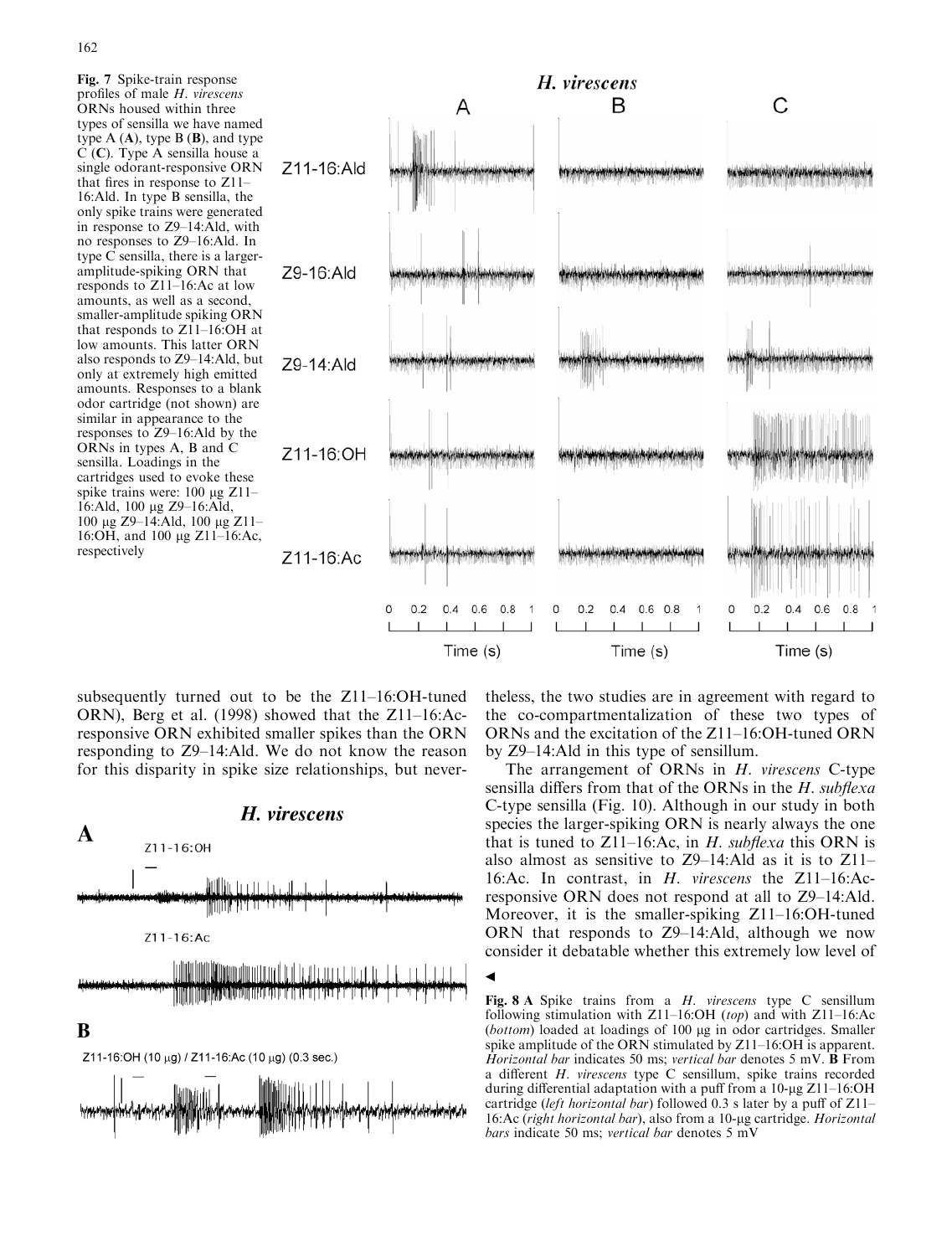

Fig. 9 Dose-response profiles of ORNs housed within A type A, B type B, and  $C$  type C sensilla on  $H$ . virescens male antennae. These profiles are constructed using the actual amounts we measured as being emitted from odor cartridges containing filter papers loaded with either 3, 10, 30, 100, or  $300 \mu$ g of the respective compounds during a 0.3-ml puff (Cossé et al. 1998). Spike frequency (spikes  $s^{-1}$ ) was calculated by counting the spikes occurring during the first 0.2 s of response and dividing by 0.2. *n* is the number of sensilla sampled. Error bars denote  $\pm$  SEM. Dosages used in the odor cartridges to result in the emission rates shown for all stimuli were 3, 10, 30, 100, and 300 µg, respectively

responsiveness only to high emitted dosages of Z9–14:Ald is biologically significant.

In  $H$ . subflexa, the activity of the ORN in the C-type sensilla responding to Z11–16:OH contributes to pheromone-blend-related attraction, because Z11–16:OH is a critical secondary pheromone component; Z11–16:Ac appears to be behaviorally neutral when added to the blend of other components (Vickers 2002). Neither Z11– 16:Ac nor Z9–14:Ald (that also occasionally simultaneously stimulates the Z11–16:OH-tuned ORN) are behaviorally antagonistic, even at high dosages (Vickers 2002).

In contrast, in H. virescens, both Z11–16:Ac and Z11–16:OH have been shown to act as behavioral antagonists when present in low proportions in the otherwise attractive H. virescens pheromone blend (Vetter and Baker 1983; Vickers and Baker 1997; Baker et al. 1998). Z11–16:Ac exerts antagonism when present at lower proportions in the blend  $(0.1-1.0\%)$  (Vickers and Baker 1997) than does  $Z11-16:OH$  ( $>3.0\%$ ; Vetter and Baker 1983). Interestingly, in H. virescens field trapping as well as wind-tunnel tests, Z11–16:OH occasionally appeared capable of acting agonistically to increase attraction (Ramaswamy et al. 1985; Sparks et al. 1979; Hartstack et al. 1980) when added in small proportions to the sex pheromone blend. The presence of two separate ORNs tuned to these two different compounds would help explain the inconsistent, disparate behavioral effects of attraction and antagonism sometimes evoked by Z11–16:OH and the consistent antagonism evoked by Z11–16:Ac (Vickers and Baker 1997).

The dose-response profiles of ORNs sampled in the C-type sensilla provide definitive characters for discriminating between the male antennae of  $H$ . subflexa and H. virescens. In H. subflexa, it is the  $Z11-16$ :Actuned ORN that responds to Z9–14:Ald with only about three times less sensitivity as to Z11–16:Ac. Also, Z9– 14:Ald is capable of generating high spike frequencies in response to increasingly high doses of Z9–14:Ald. In contrast, in H. virescens it takes extremely high emitted doses of  $Z9-14$ :Ald ( $>1,000$  times that of  $Z11-16$ :OH) to elicit any spiking activity at all, and it is the Z11– 16:OH-tuned ORN that responds to Z9–14:Ald. Moreover, these spike frequencies remain low even at high emitted dosages of Z9–14:Ald.

In addition, the B-type sensilla provide a reliable way to distinguish between  $H$ . virescens and  $H$ . subflexa antennae, although B-type sensilla are difficult to find, especially in  $H$ . virescens. In  $H$ . subflexa, B-types contain one ORN that responds predominantly to Z9–16:Ald but also to Z9–14:Ald at markedly higher emitted dosages. In contrast, in H. virescens the single pheromonecomponent-sensitive ORN housed in the B-type sensilla responds only to Z9–14:Ald.

The finding of only one pheromone-compound-sensitive ORN in A-type sensilla in  $H$ . subflexa,  $H$ . virescens (and  $H$ . zea, Fig. 10) does not mean that there is only one ORN housed in these sensilla. Cobalt stainings that we have recently performed within A-type sensilla from H. zea have routinely shown two ORNs that stain and project to different regions of the antennal lobe (S.G. Lee, S.A. Ochieng, and T.C. Baker, unpublished observations). Similarly, Hansson et al. (1995), Almaas et al. (1991), and Berg et al. (1998) also found during attempts to stain ORNs responsive to Z11–16:Ald in H. virescens (from the same types of sensilla we have labeled 'A-type')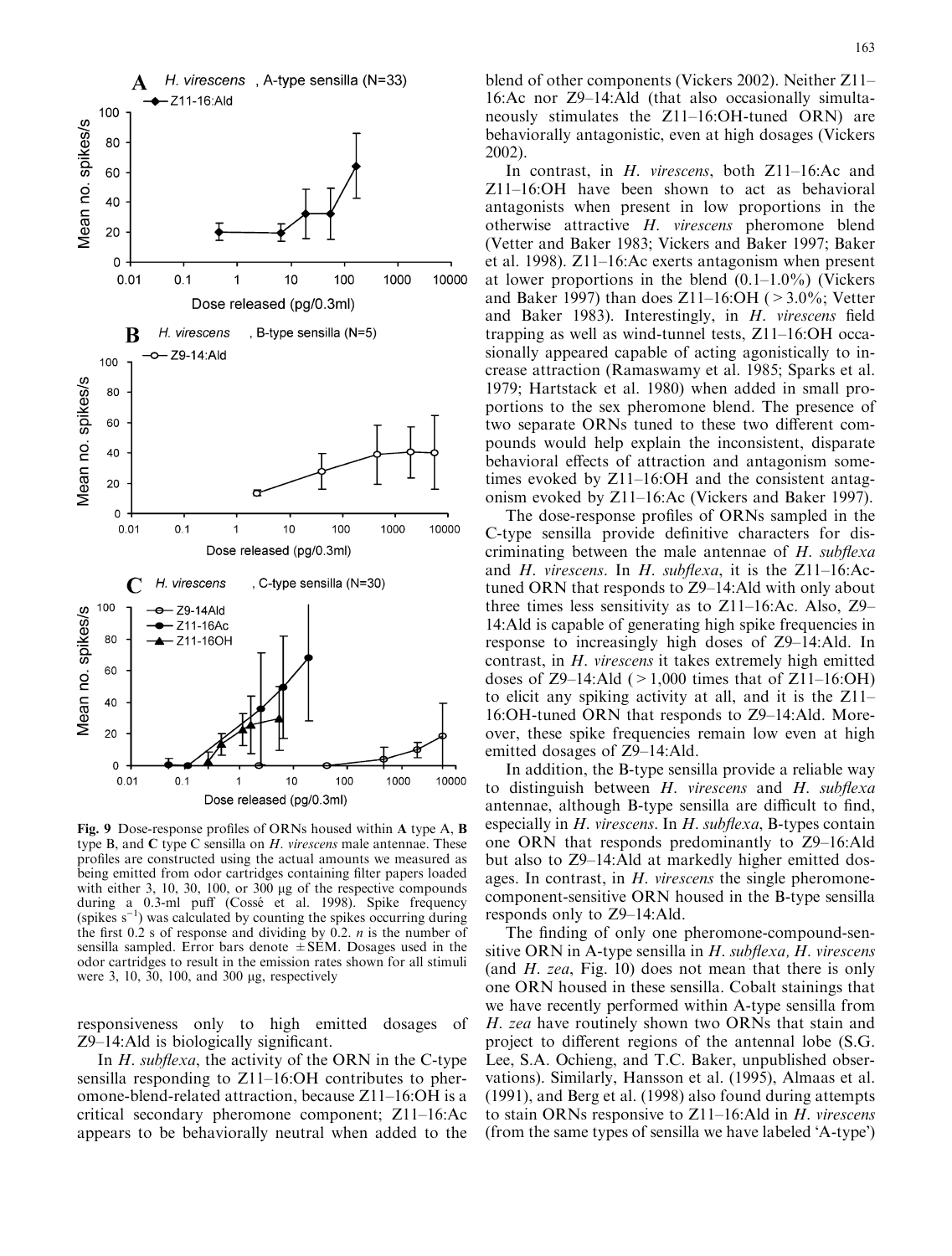

164



Fig. 10 Schematic comparison of results from sampling the ORNs in the types A, B, and C sensilla from  $H$ . subflexa and  $H$ . virescens. For comparison, we have included a depiction of the arrangement of ORNs in the sensilla of H. zea (Cossé et al. 1998). Ovals at the bases of vertical lines indicate cell bodies of the ORNs and the lines indicate dendrites housed within the conical depictions of the sensilla. Larger ovals represent cell bodies of larger-spiking ORNs than those depicted with smaller ovals. The compounds to which the various ORNs respond are indicated

that a second ORN routinely was stained. Berg et al. (1998) discerned that in the most sensitive ORNs of these sensillar-types, there was a very small-spiking ORN that fired along with the large-spiking ORN when Z11–16Ald was used as the stimulus. During cobalt staining of such preparations, Berg et al. (1998) found that a second ORN that projected to an 'ordinary' medial and dorsal glomerulus was sometimes stained in addition to the Z11–16:Ald-sensitive ORN projecting to the cumulus (main glomerulus of the MGC, Vickers et al. 1998). Hansson et al. (1995) also reported a double staining in one of their attempts that occurred within a sensillum housing a Z11–16:Ald-sensitive ORN. The second stained ORN projected to a more dorsal and medial glomerulus (which they labeled 'b') relative to the cumulus (which they labeled 'a'), which always received projections when Z11–16:Ald-sensitive ORNs stainings were attempted. Berg et al. (1998) interpreted the 'b' glomerulus (Hansson et al. 1995) as being located outside the MGC, and as being perhaps the same ordinary glomerulus that received input from the silent ORN in their study.

Similarly, we have found that in  $H$ . subflexa that there is a second 'silent' ORN housed in A-type sensilla that takes up stain and shows an axonal projection destination to the dorsal-medial region of the antennal lobe in addition to the Z11–16:Ald-sensitive ORN projecting to the cumulus of the MGC (S.G. Lee, S. Ochieng, N.J. Vickers and T.C. Baker, unpublished observations). It remains to be seen whether these ORNs we consider to be 'silent' are in fact unresponsive to all odorants, or whether they are tuned to compounds we have not yet tested on them.

Acknowledgements This research was funded by a collaborative NSF grant between T.C.B. (IBN-9910783) and N.J.V. (IBN-9905683). We thank Jennifer Harris for rearing many of the  $H$ . virescens moths used in this study. David Kelly, Alan Pack, Matt Pond and Keri Swearingen assisted in maintaining the H. subflexa colony. Many thanks to Dr. Fred Gould and co-workers for providing the animals used to establish this colony and suggestions for its maintenance.

## **References**

- Almaas TJ, Christensen TA, Mustaparta H (1991) Chemical communication in heliothine moths I. Antennal receptor neurons encode several features of intra- and interspecific odorants in the corn earworm moth Helicoverpa zea. J Comp Physiol A 169:249–258
- Baker TC, Fadamiro HY, Cossé AA (1998) Moth uses fine tuning for odour resolution. Nature 393:530
- Berg BG, Tumlinson J, Mustaparta H (1995) Chemical communication in heliothine moths. IV. Receptor neuron responses to pheromone compounds and formate analogues in the male tobacco budworm moth Heliothis virescens. J Comp Physiol A 177:527–534
- Berg BG, Almaas TJ, Bjaalie JG, Mustaparta H (1998) The macroglomerular complex of the antennal lobe in the tobacco budworm Heliothis virescens: specified subdivision in four compartments according to information about biologically significant compounds. J Comp Physiol A  $183:669-682$
- Berg BG, Galizia CG, Brandt R, Mustaparta H (2002) Digital atlases of the antennal lobe in two species of tobacco budworm moths, the oriental Helicoverpa assulta (male) and the American Heliothis virescens (male and female). J Comp Neurol 446:123– 134
- Christensen TA (1997) Anatomical and physiological diversity in the central processing of sex-pheromone information in different moth species. In: Cardé RT, Minks AK (eds) Insect pheromone research: new directions. Chapman and Hall, New York, pp 184–193
- Christensen TA, Mustaparta H, Hildebrand JG (1991) Chemical communication in heliothine moths. II. Central processing of intra- and interspecific olfactory messages in the corn earworm moth Helicoverpa zea. J Comp Physiol A 169:259– 274
- Christensen TA, Mustaparta H, Hildebrand JG (1995) Chemical communication in heliothine moths. VI. Parallel pathways for information processing in the macroglomerular complex of the tobacco budworm moth Heliothis virescens. J Comp Physiol A 177:545–557